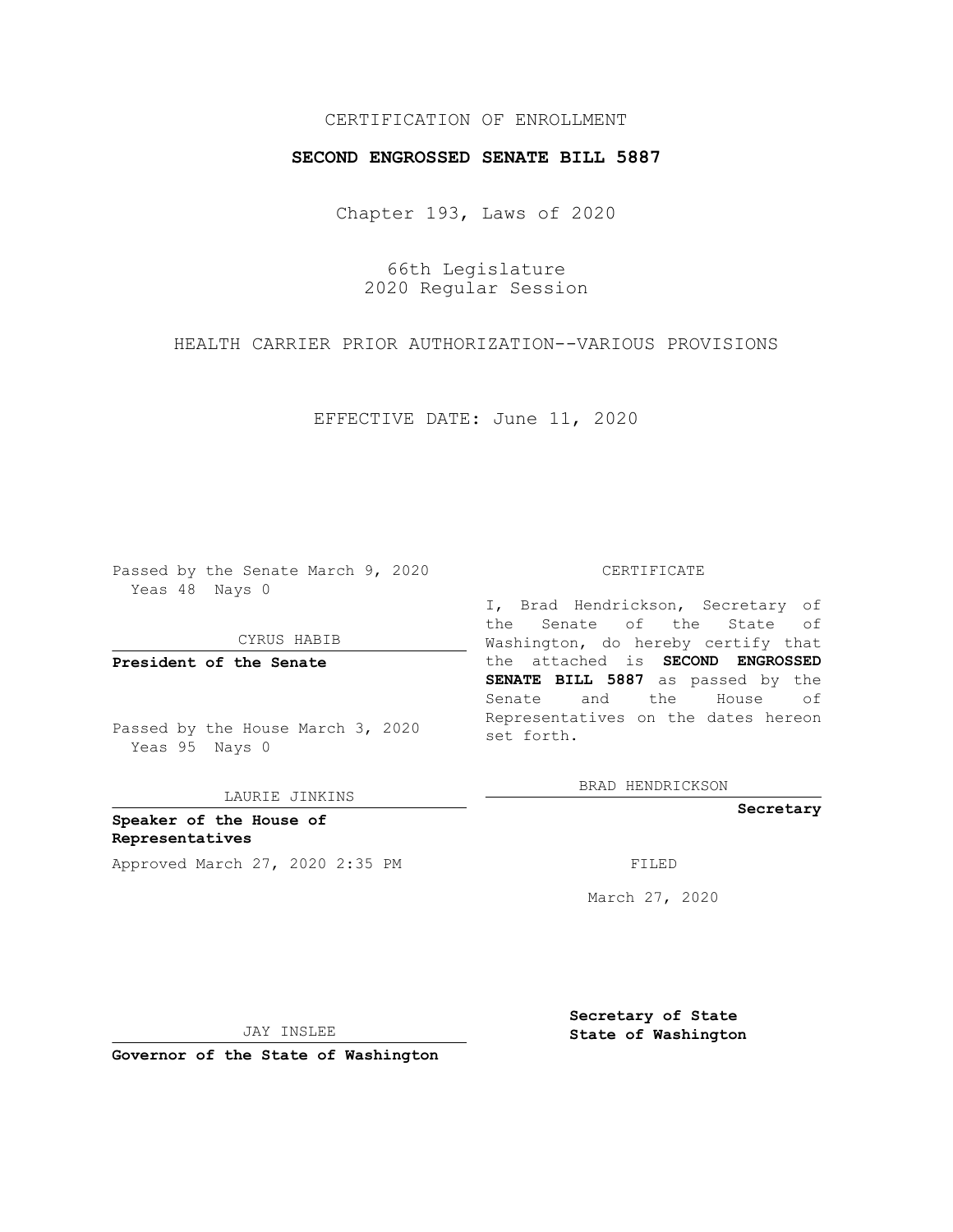## **SECOND ENGROSSED SENATE BILL 5887**

AS AMENDED BY THE HOUSE

Passed Legislature - 2020 Regular Session

# **State of Washington 66th Legislature 2019 Regular Session**

**By** Senators Short, Keiser, and Nguyen

Read first time 02/11/19. Referred to Committee on Health & Long Term Care.

1 AN ACT Relating to health carrier requirements for prior 2 authorization standards; amending RCW 48.43.016; and creating a new 3 section.

4 BE IT ENACTED BY THE LEGISLATURE OF THE STATE OF WASHINGTON:

 NEW SECTION. **Sec. 1.** The legislature intends to facilitate patient access to appropriate therapies for newly diagnosed health conditions while recognizing the necessity for health carriers to employ reasonable utilization management techniques.

9 **Sec. 2.** RCW 48.43.016 and 2019 c 308 s 22 are each amended to 10 read as follows:

11 (1) A health carrier or its contracted entity that imposes different prior authorization standards and criteria for a covered service among tiers of contracting providers of the same licensed profession in the same health plan shall inform an enrollee which tier an individual provider or group of providers is in by posting the information on its web site in a manner accessible to both 17 enrollees and providers.

18 (2)(a) A health carrier <u>or its contracted entity</u> may not require 19 utilization management or review of any kind including, but not 20 limited to, prior, concurrent, or postservice authorization for an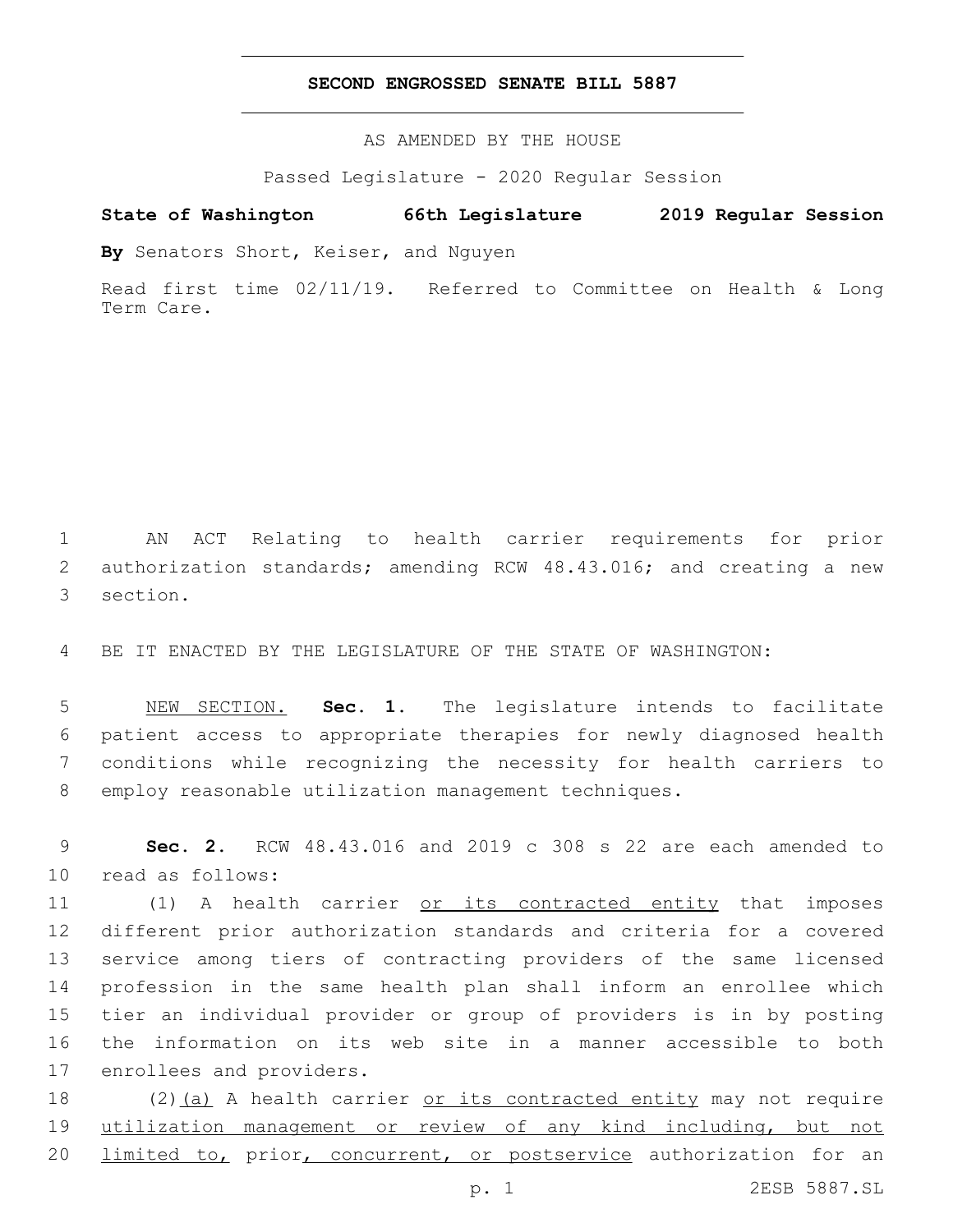1 initial evaluation and management visit and up to six ((consecutive)) treatment visits with a contracting provider in a new episode of care ((of chiropractic)) for each of the following: Chiropractic, physical therapy, occupational therapy, acupuncture and Eastern medicine, 5 massage therapy, or speech and hearing therapies ((that meet the standards of medical necessity and)). Visits for which utilization management or review is prohibited under this section are subject to quantitative treatment limits of the health plan. Notwithstanding RCW 48.43.515(5) this section may not be interpreted to limit the ability of a health plan to require a referral or prescription for the 11 therapies listed in this section.

 (b) For visits for which utilization management or review is 13 prohibited under this section, a health carrier or its contracted 14 entity may not:

 (i) Deny or limit coverage on the basis of medical necessity or appropriateness; or

17 (ii) Retroactively deny care or refuse payment for the visits.

 (3) A health carrier shall post on its web site and provide upon the request of a covered person or contracting provider any prior authorization standards, criteria, or information the carrier uses 21 for medical necessity decisions.

 (4) A health care provider with whom a health carrier consults regarding a decision to deny, limit, or terminate a person's covered health care services must hold a license, certification, or registration, in good standing and must be in the same or related health field as the health care provider being reviewed or of a specialty whose practice entails the same or similar covered health 28 care service.

 (5) A health carrier may not require a provider to provide a discount from usual and customary rates for health care services not covered under a health plan, policy, or other agreement, to which the 32 provider is a party.

 (6) Nothing in this section prevents a health carrier from denying coverage based on insurance fraud.

35 (7) For purposes of this section:

36 (a) "New episode of care" means treatment for a new ( $(e<sub>F</sub>)$ 37 recurrent)) condition or diagnosis for which the enrollee has not 38 been treated by ((the)) a provider of the same licensed profession within the previous ninety days and is not currently undergoing any 40 active treatment.